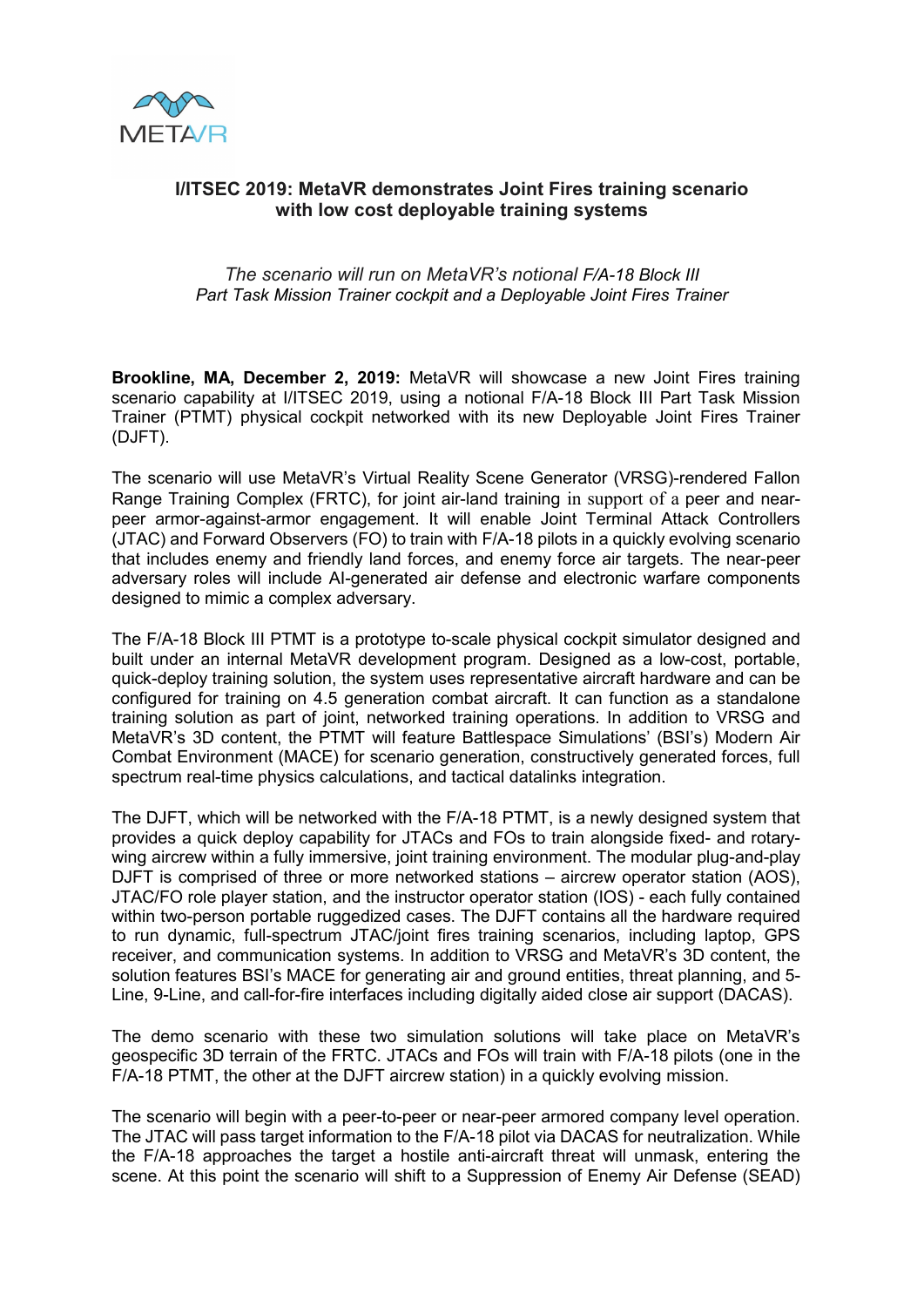

operation, with the JTAC calling in surface fires to neutralize the new threat and allow the F/A-18 to prosecute its original target. Active electronic warfare and air defense will be employed by the adversary forces to attempt to thwart the friendly forces.

The pilot in the F/A-18 PTMT will wear the HTC Vive Pro system running VRSG, which will be augmented with Collins Aerospace's Coalescence mixed-reality training system; the pilot will be able to see their own hands and interact with the cockpit controls in the physical environment while immersed in the synthetic environment for the out-the-window view.

The scenario will be facilitated by D3A Defence, a veteran-run privately held company, which with combined experience of over 50 years of military service, brings extensive military knowledge and skillsets to all levels of training and simulation.

"This training capability was developed by a joint fires subject matter expert at MetaVR in response to what we see as a serious gap in the military training market." Garth Smith, President, MetaVR, commented. "The US Navy trains its pilots on the Fallon range, where training operations are carried out against a limited number of 'known' targets. What we are offering here is a geospecific 2 cm per-pixel resolution 3D terrain of the FRTC, with a range of simulated targets inserted into the scenario.

"This provides the ability to train against 'unknown' targets in quickly-evolving scenarios that can shift from JTAC, FO, Joint Fires Observer operations, to SEAD and back again, with all trainees operating within a common, geospecific round-earth terrain."



-- End –

*The MetaVR Deployable Joint Fires Trainer Aircrew Operator Station. For high-resolution images please see the media contact below.*